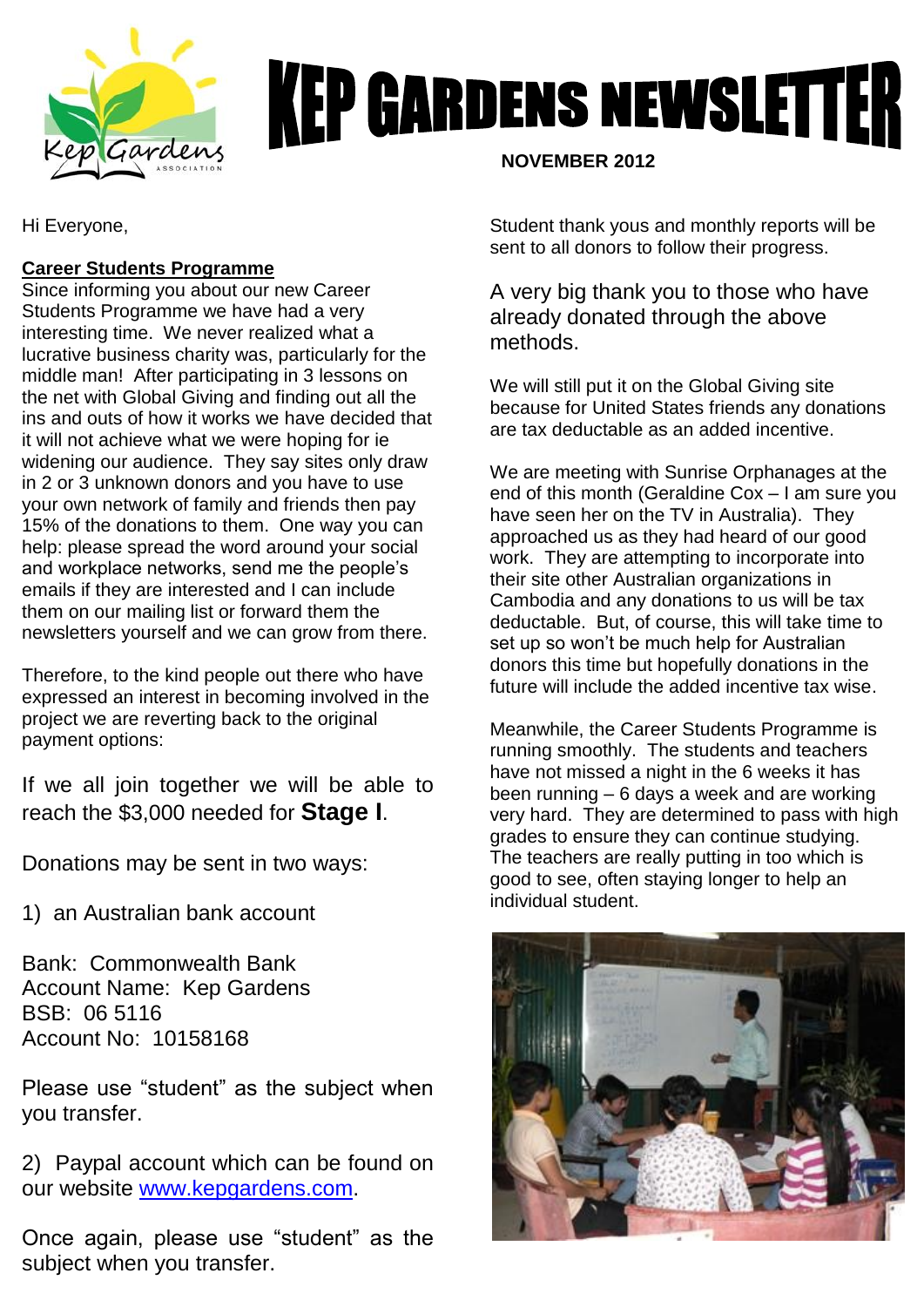You will notice in the photos that there are 5 students. We allow 2 others who have attended English class for a few years to participate in the classes. One we will not sponsor as his family has the means to support him. The other boy we are considering at the moment, checking out information that originally was muddled. If we include him I will send you his details but it will not affect the cost of Stage I. Obviously, it will add to Stage II which comes into effect next year.



Savry and Sreyleap



Barang and Boyean



Tann and Barang

As usual though, anything you try in this country shows up a huge need. Many, many Year 12 students have come to see us asking if they can attend the classes. Due to the lack of schools,

teachers and resources the level of education in rural Cambodia is of a poor standard and most have no hope of passing or passing well enough to continue studying if they don't pay for private lessons. Our classes will go for 9 months with a month in Kampot before the exams. In the high school the teachers we interviewed said they only give private classes for 3 months. We felt really bad saying no but if the classes become too big we would be defeating our purpose – the individual time given to each student to ensure they pass. Something to think about for future years but I guess you can't help everyone just be happy with achieving success for some.

We are reproducing two references that we needed for Global Giving from totally independent people. We thought that for those of you who have not been here to see firsthand what we do independent recommendations might assist you with your thinking.

October 12, 2012

To: Global Giving

Re:Letter of reference for **Kep Gardens Association** 

I am writing in reference to Kep Gardens Association, which is planning to post a project on Global Giving.

I have been working and living in Cambodia for the past 16 years, the last 11 in Kep Province. I worked for 6 years. After our final project, the Community Legal Education Center, was transferred to Cambodian management, I retired and moved to Kep. I have been a volunteer English teacher for monks at 2 Buddhist wats and for several groups of young civil service personnel.

When I moved to Kep in 2001, there were almost no foreign language education or vocational training opportunities for children and young people in Kep, particularly young people from poor rural subsistence farming and fishing families. This resulted in very little in the way of employment opportunities by which they could earn a sustainable living and help their families improve their living standards. As Kep has been developing economically over the past decade, with a rapidly expanding tourism sector, the need for young people to acquire language and vocational skills has become critical.

I became acquainted with Janine and Andrew Judd and their work at Kep Gardens about 3 years ago. They are actively committed to providing the young people from the villages around Kep Gardens with opportunities to develop their skills through language,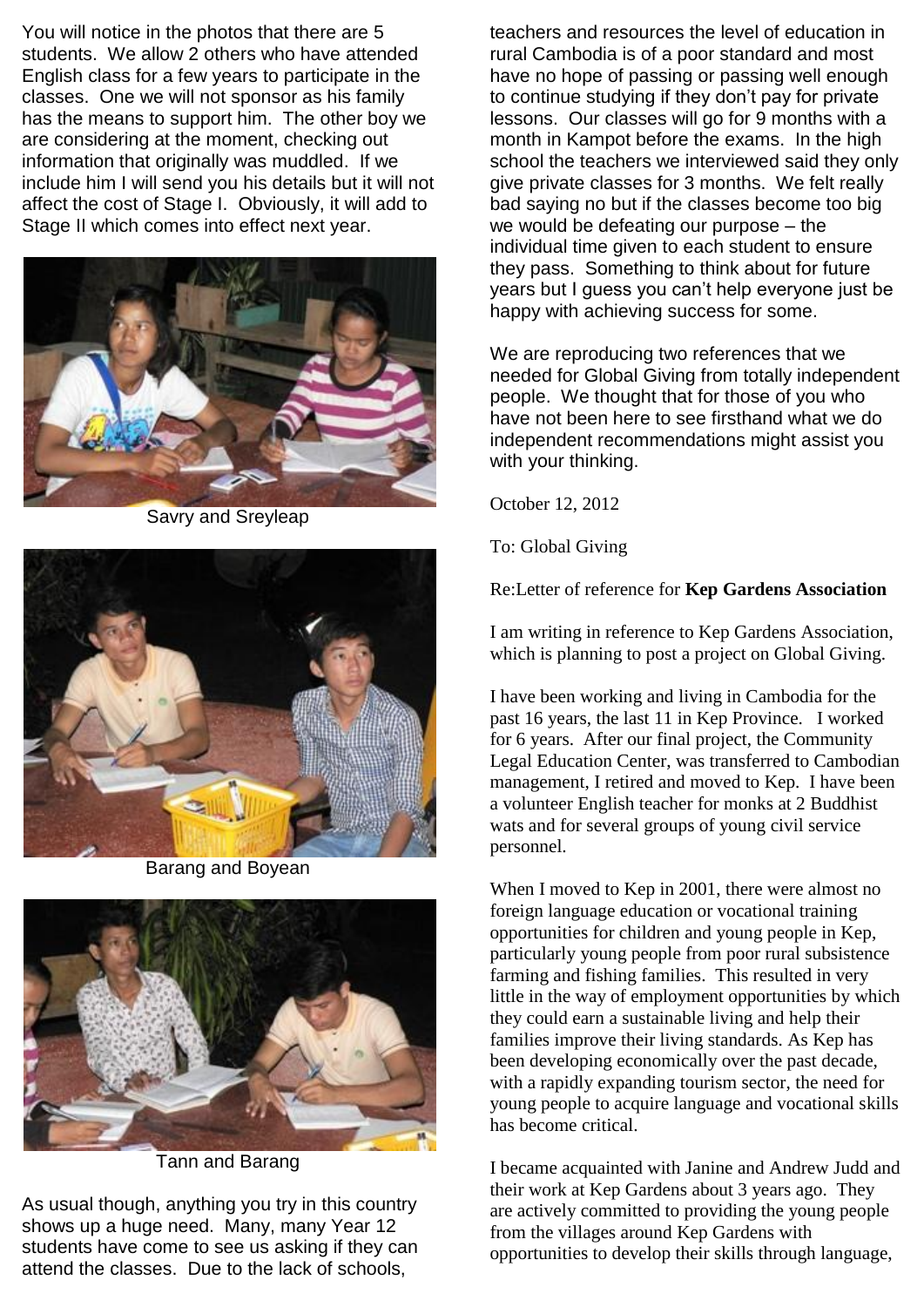educational support and vocational training. They have very sensibly developed projects at Kep Gardens based on the assessed needs of the village families and individual students and which are suited to the local environment and developmental progress. They and the Kep Garden staff then work diligently to ensure that a project is solidly established and stabilized before moving on to the next stage or initiating a new project.

Kep Gardens is one of the few organizations that provide free English language, hospitality services, vocational skills and agricultural training to children of rural village families in the area. For each young person participating in one or more of the Kep Gardens projects, this means an opportunity for a future they could otherwise only dream about – to become employable, make a decent living and develop their interests and potential. Kep Gardens has a positive impact, not just on the individual young people, but on their families and their local communities.

It is very difficult to fund and operate a small scale, local organization like Kep Gardens. Most donors emphasize broad programs on a regional or national scale and remain largely urban-based. That typically results in very little benefit trickling down to the 80% of Cambodians living in rural areas.

The work of Kep Gardens, on the other hand, focuses on the positive impact on the present and futures of the individual young rural people, their families and their villages.

------------------------------------------

Janet K. King Resident, Kep Village Kep Province, Cambodia

29 Sacramento St #2 Cambridge MA 02138

10/12/2012

To whom it may concern,

I first encountered Kep Gardens in early 2012 on a trip studying the work of non-profit organizations in Cambodia. Of all the organizations we surveyed, Kep Gardens stood out for its integration with the community, its flexible and holistic approach, and the dedication of its staff to realizing its vision: bringing education to Cambodia's most vulnerable youths.

Kep Gardens is a response to the most pressing development need in rural Cambodia: the absence of the knowledge, skills and contacts that would allow local people to benefit from the dollars flowing into

the region. Through free training in English, hospitality, and other practical skills, the children in the community served by Kep Gardens are able to access the industries that provide the greatest opportunities in Cambodia today.

Achieving these goals in the rural communities of Cambodia—in the context of extreme poverty, disease and a wide range of development issues—requires more than just running classes. This reality is reflected by Kep Gardens' flexible, holistic approach to education and community development. Kep Gardens' work has expanded to provide everything from life skills as basic as oral hygiene; accommodation for at-risk female students; access to modern medical care; and new agricultural and construction techniques to local workers.

This ability to closely adapt to community needs as they arise has allowed Kep Gardens to become a trusted and respected institution. Locals regard it as a life-changing project that can, in the long-term, transform this disadvantaged and disconnected part of the world.

I strongly believe in the value of Kep Gardens' work and cannot provide firmer endorsement for sponsorship.

Reuben Finighan

Fulbright Scholar Frank Knox Fellow Harvard Kennedy School Master of Public Policy candidate

What a saga with Nieu's father's leg! As it didn't seem to be healing fast enough we took him to a new private hospital recently opened outside of Kampot. There are European and Khmer doctors. This German lady doctor that we saw is an amazing woman. She spoke four languages fluently while we were in the room and upon enquiring she said that she spoke 5 well. It appears that from his rice wine drinking his liver is no good and all the vitamins etc that we need to heal wounds the liver is destroying. (This is my simplistic layman's view). So she spoke sternly in Khmer to him about his drinking and dosed him up with vitamins and other stuff. Andrew took him back the second time and everything was going well. Then he went a bit wobbly, missed the next appointment but it has nearly closed over so we have to get him back on track and take him again to close this chapter. I guess he has come a long way from having to have his leg chopped off at the knee according to the local clinic but it has not been without a few interesting moments.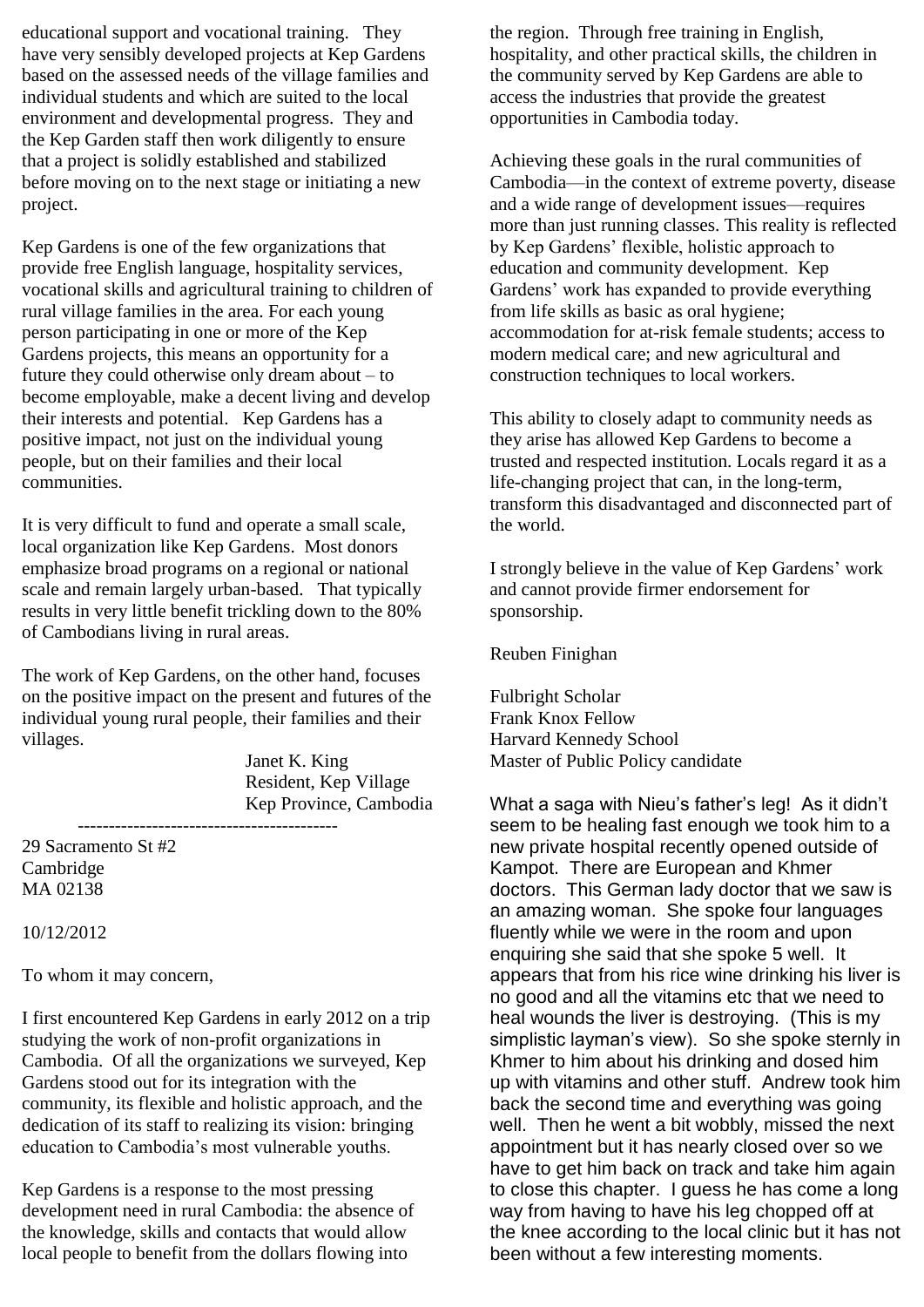### **Trades Training Programme**

The Trades Training Programme operates under the Kep Gardens Association banner as "Quality Building and Engineering Services" or QBES. QBES offers renovations and repairs in all aspects of construction but particularly in electrical and plumbing work. We have recently expanded our programme adding repairs and servicing to refrigerators and freezers.

The idea was quite simple. I would participate in the work and training, local businesses would support our programme, Kep Gardens could earn income and we could train young people in trades. In the provinces, skilled and competent tradesmen do not exist and there is a huge demand for training in these areas.

Not so simple. The words "straight, level, flat, square, clean, neat, tidy" whilst existing in the Khmer language are rarely spoken or understood in daily life. Additional words or phrases that come to mind are "prompt, working alone (this is impossible), reliability, responsibility and thinking ahead". So who's being trained ie train the trainer. Yep, it's me and yes we are getting there.

We started from the most basic level imaginable like: what tool is used for what; work on a bench don't sit in the dirt; wear jocks particularly if you are wearing your father's big trousers cut off just below groin level; switch the power cable not the neutral cable; terminate all unused live wires; use cable joiner, insulation tape, soldering iron; PVC primer and glue; 200mm out of square over 3 metres is not acceptable; painting a wall does not include the chickens and dog (yes, it actually happened).

I must not lose my temper, I must spend enough amounts of time discussing miniscular issues, I am not allowed to become frustrated, give up, walk out or get drunk. Rework is a way of life. I must not shout or demand it is done right the first time. For those of you who know me well know I do all these things without fail (bull \*\*\*\*)!

But nevertheless we are progressing, we have a lot of work and a sense of pride is building within the blokes and we are gaining a good reputation.

Anyway, back to work. Thanks for the opportunity to share this with you.

#### Best regards,

Andrew or "scoot" a Khmer word meaning Crazy.



The "Boys"



Raim and Huch



Toll

# **English School**

As usual we had to knock back a lot of students at the beginning of October when we started the new year. I hate this part. First couple of weeks always messy with new people learning the rules eg no dropping rubbish, use the bin; no taking fruit off the trees; don't steal the marbles, put them back; respect Kep Gardens property. All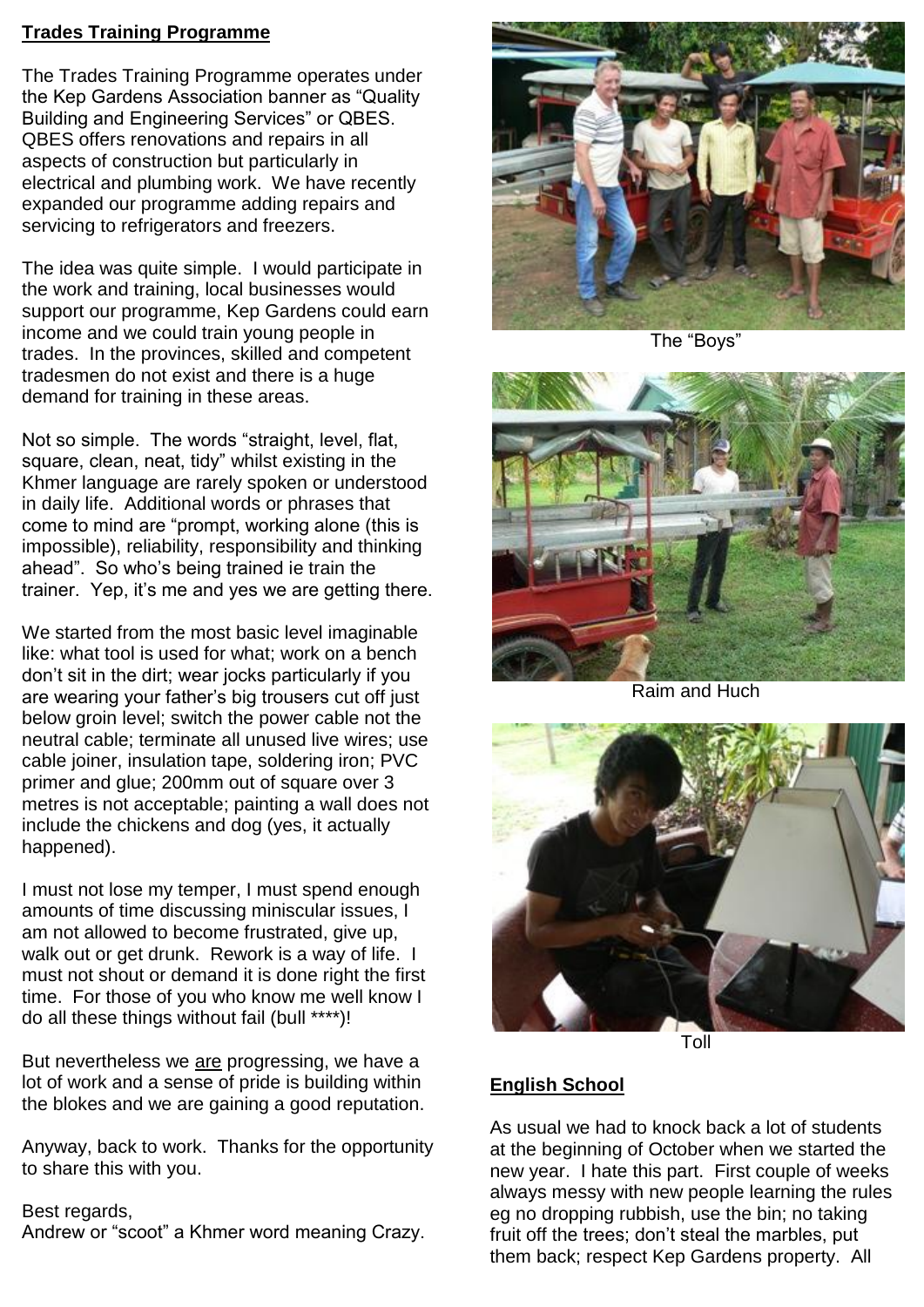settled down now and the sound of laughter and kids having fun fills the air.

We employed a Khmer English teacher for 2 hours a week for the Upper class to teach grammar. A huge gap in ability in this class and I know some of them don't understood the harder grammar in English. He has worked very hard by himself at his English and his pronunciation is very good. Hopefully we can use him more in the future after he gets back from a 2 month teacher training course in America which he applied for and was successful.

Looking forward to a few visitors from Australia in the next month or so and then the middle of January the first two volunteers from BeMore arrive. They won't be living here as we don't have room at the moment for long term stays but hopefully they will inject some different skills for the kids to widen their experience of life. We relate it all back to English – like with the swimming lessons we then learnt all the beach words and the children could understand because they had been there and seen it and could draw pictures of the words.

Finally got some new glasses. The others were so badly scratched that I could hardly see out of them. A whole new world opened up when I got new ones!! Probably why I noticed the ants below at night.



One night the ants were on the march. At home when the ants are marching we always say it is going to rain. Same here in Cambodia but not just a single line like you might see but it stretched for metres and metres and metres and was very wide. They were coming out of the jungle and heading for somewhere dry and sure enough, it poured later that night.

At the moment we have so many passion fruit which suits me because I love them. We have 6 vines which we are continually cutting back from the trees, they are going wild and threatening to take over. It's all the water. It is getting on towards the end of November and we are still getting quite large rainfalls mainly of a night. Usually October is very dry here and we only get the odd shower until April/May. But not this year. Good though because everything is still lovely and green.



I had to laugh the other night. I was grappling with setting up the Career Students page on a website. As I am computer illiterate this was not an easy task for me. A huge preying mantis flew in the window and landed on the computer. The cat came flying over my shoulder to eat it, landed on the computer, totally froze everything. I chucked the cat off and picked up the insect which then bit me. A perfect example of nearly everything you try to do here, it is not easy, takes twice as long as it should but not without its funny side either.

In the last newsletter when I was thanking people I forgot to mention Ulla Lundstrom. We sent some Kampot pepper over to Sweden which got crushed on the way and the bags broke so Ulla repacked them all for us and sold them to her friends. Thank you very much Ulla for the much needed funds you collected and all the extra work you had to do.

Thank you also to the people that went onto the Kep Gardens Facebook and clicked "like". I got the information I was after, not sure what to do with it but it satisfied my curiosity.

Thank you very much to the Whalley family who periodically send over a box of books for the library from England. The passionate readers love to see new books arrive as they have looked through or read most of the old ones. The staff enjoy the new books too, especially Nieu who runs the library as she spends most of the afternoon reading while supervising the library. So thanks to you all for supporting the students' library.